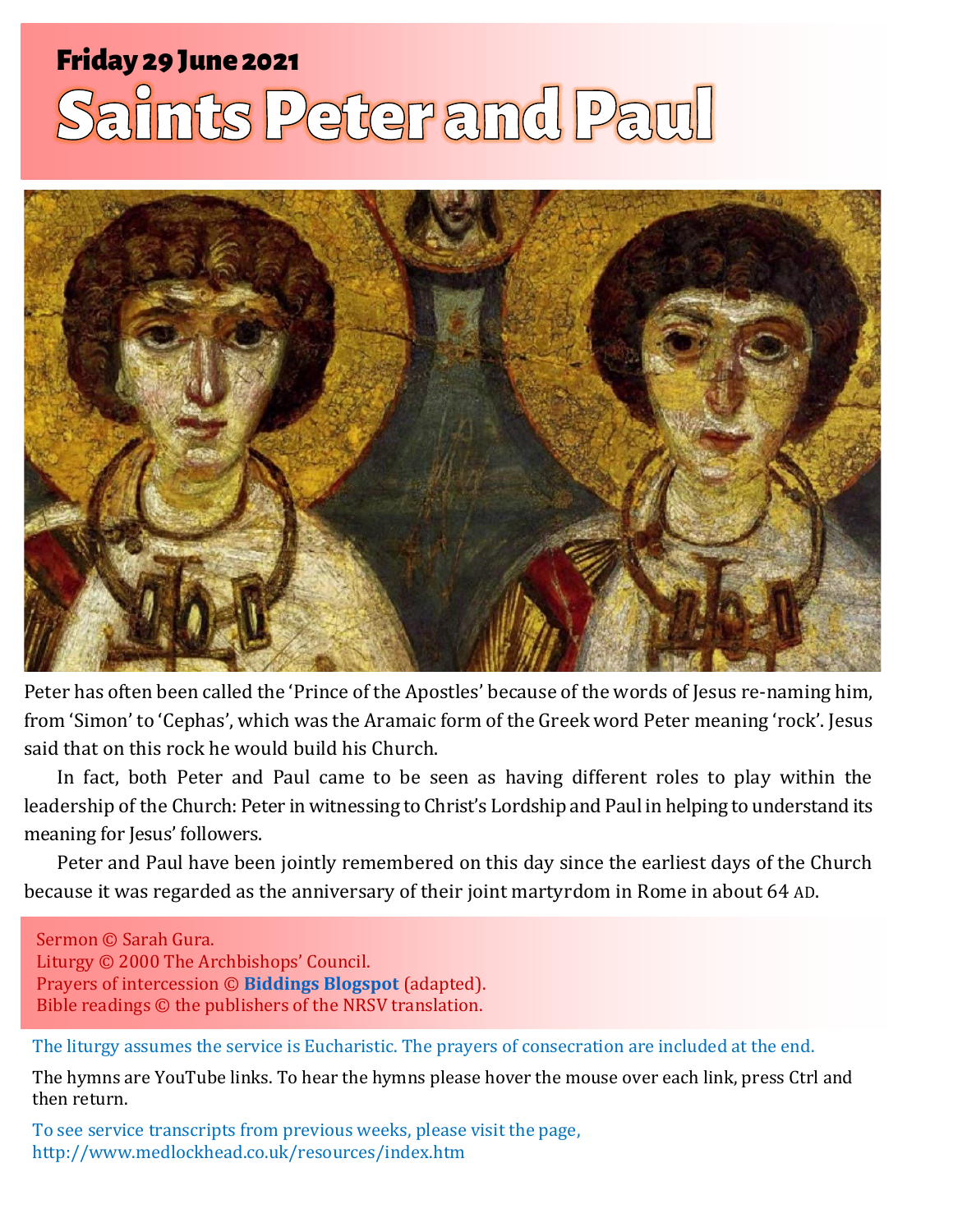# **The Introduction**

HYMN **[Our Father in Heaven](https://www.youtube.com/watch?v=3IGN6Fq_mlU)** (please click on this link to hear the hymn)

# **The welcome**

In the name of the Father, and of the Son, and of the Holy Spirit

All **Amen.**

The Lord be with you

All **And also with you.**

# **The Preparation**

All **Almighty God,**

**to whom all hearts are open, all desires known, and from whom no secrets are hidden: cleanse the thoughts of our hearts by the inspiration of your Holy Spirit, that we may perfectly love you, and worthily magnify your holy name; through Christ our Lord. Amen.**

Our Lord Jesus Christ said:

The first commandment is this: 'Hear, O Israel, the Lord our God is the only Lord. You shall love the Lord your God with all your heart, with all your soul, with all your mind, and with all your strength.'

And the second is this: 'Love your neighbour as yourself.' There is no other commandment greater than these. On these two commandments hang all the law and the prophets.

## All **Amen. Lord, have mercy.**

Christ calls us to share the heavenly banquet of his love with all the saints in earth and heaven. Therefore, knowing our unworthiness and sin, let us confess our sins in penitence and faith, firmly resolved to keep God's commandments and to live in love and peace with all.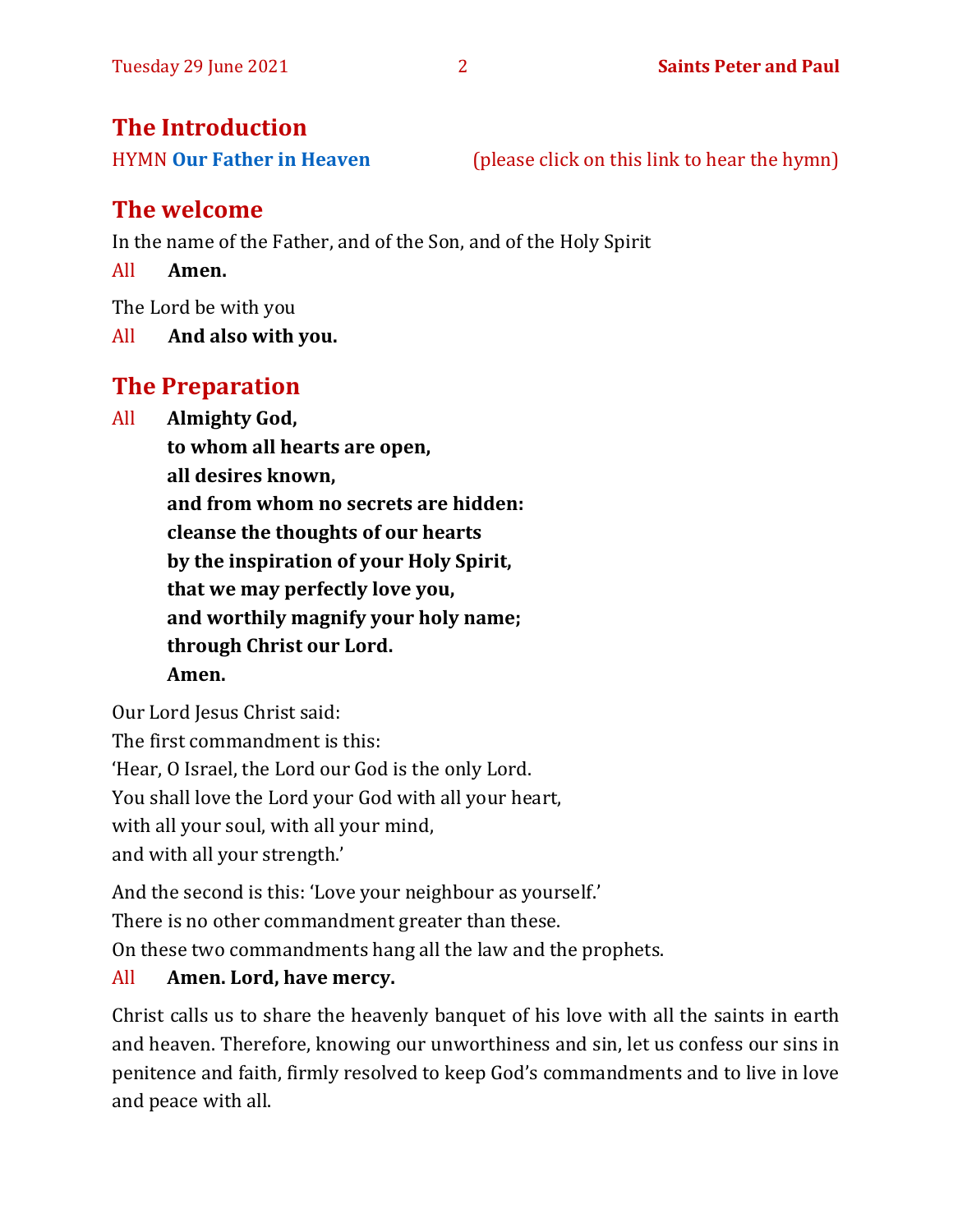All **Almighty God, our heavenly Father, we have sinned against you and against our neighbour in thought and word and deed, through negligence, through weakness, through our own deliberate fault. We are truly sorry and repent of all our sins. For the sake of your Son Jesus Christ, who died for us, forgive us all that is past and grant that we may serve you in newness of life to the glory of your name. Amen.**

Almighty God,

who forgives all who truly repent, have mercy upon you, pardon and deliver you from all your sins, confirm and strengthen you in all goodness, and keep you in life eternal; through Jesus Christ our Lord. All **Amen.**

# **The Gloria**

This version of the Gloria is sung to the tune of 'Cwm Rhondda'. Click **[here](https://www.youtube.com/watch?v=BtGhnEwY74E)** for the tune.

All **Glory be to God in Heaven, Songs of joy and peace we bring, Thankful hearts and voices raising, To creation's Lord we sing. Lord we thank you, Lord we praise you, Glory be to God our King: Glory be to God our King.**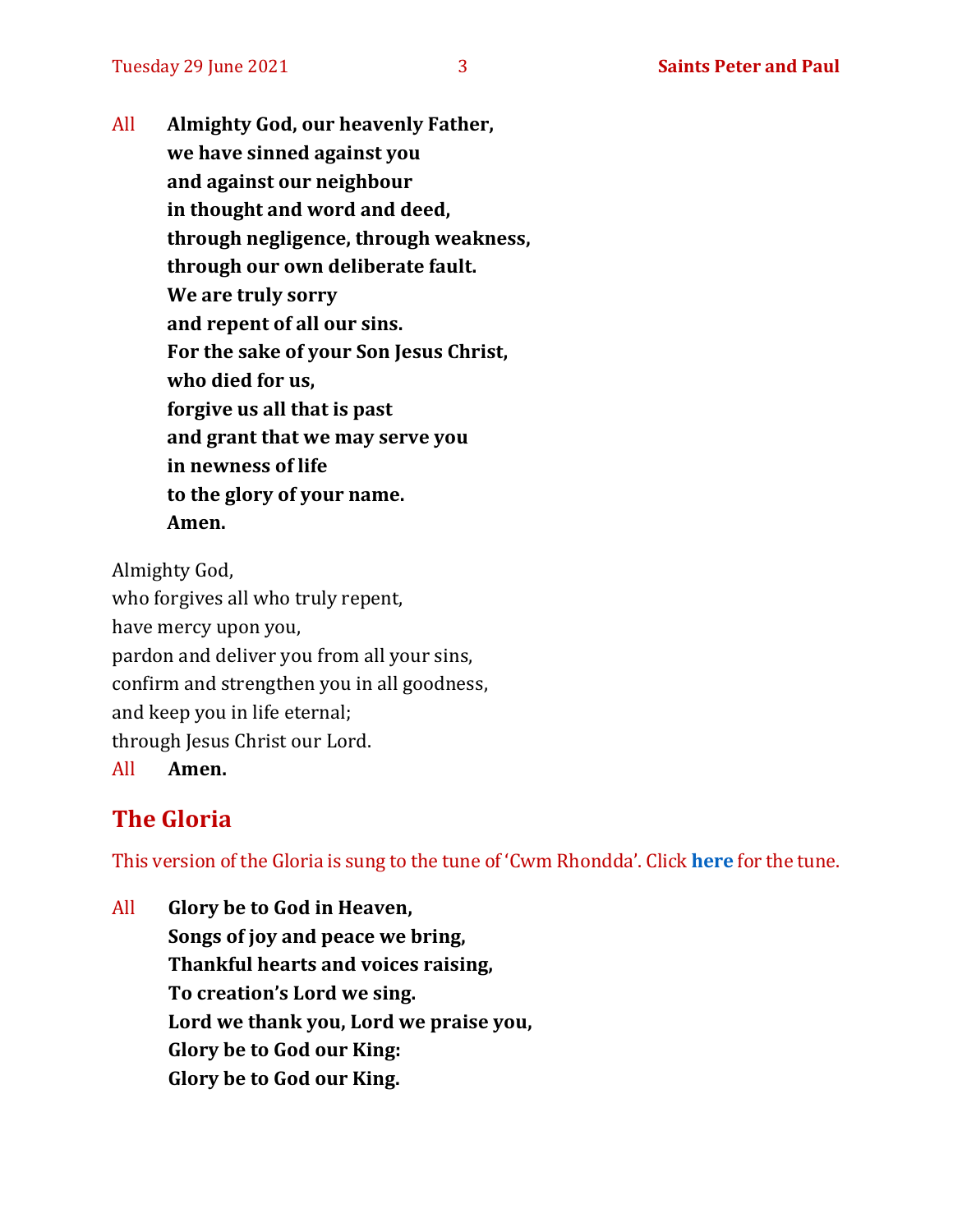**Lamb of God, who on our shoulders, Bore the load of this world's sin; Only Son of God the Father, You have brought us peace within. Lord, have mercy, Christ have mercy, Now your glorious reign begin: Now your glorious reign begin.**

**You O Son of God are Holy, You we praise with one accord. None in heav'n or earth is like you, Only you are Christ the Lord. With the Father and the Spirit, Ever worshipped and adored: Ever worshipped and adored.**

# **The Collect for Saints Peter and Paul**

Almighty God, whose blessèd apostles Peter and Paul glorified you in their death as in their life: grant that your Church, inspired by their teaching and example, and made one by your Spirit, may ever stand firm upon the one foundation, Jesus Christ your Son our Lord, who is alive and reigns with you, in the unity of the Holy Spirit, one God, now and for ever. All **Amen.**

# **First reading**

A reading from the prophecy of Ezekiel.

The hand of the Lord was upon me there; and he said to me, Rise up, go out into the valley, and there I will speak with you. So I rose up and went out into the valley; and the glory of the Lord stood there, like the glory that I had seen by the river Chebar; and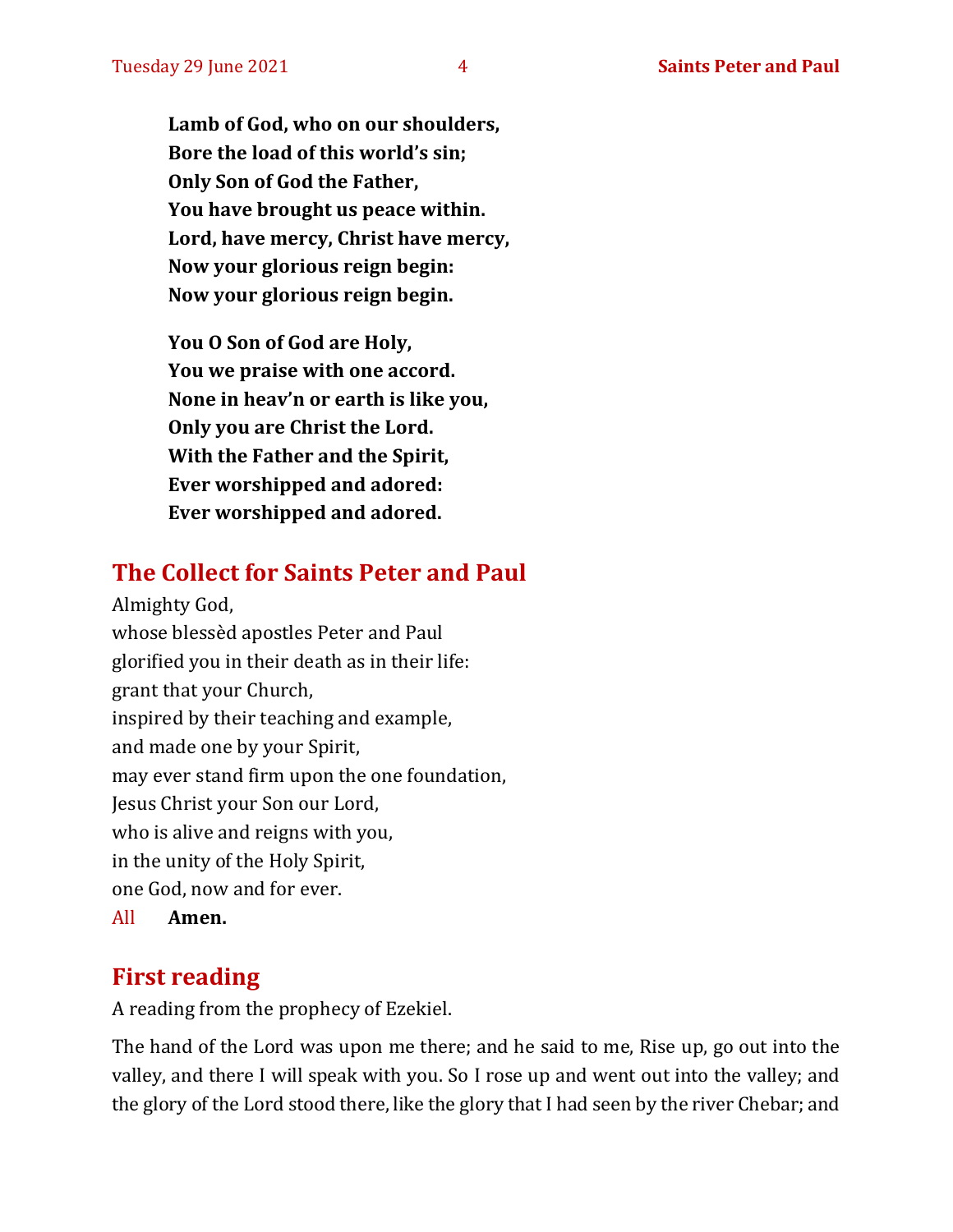I fell on my face. The spirit entered into me, and set me on my feet; and he spoke with me and said to me: Go, shut yourself inside your house. As for you, mortal, cords shall be placed on you, and you shall be bound with them, so that you cannot go out among the people; and I will make your tongue cling to the roof of your mouth, so that you shall be speechless and unable to reprove them; for they are a rebellious house. But when I speak with you, I will open your mouth, and you shall say to them, 'Thus says the Lord God'; let those who will hear, hear; and let those who refuse to hear, refuse; for they are a rebellious house. *Ezekiel 3:22–27*

This is the Word of the Lord

All **Thanks be to God.**

#### **Second reading**

A reading from the Acts of the Apostles

About that time King Herod laid violent hands upon some who belonged to the church. He had James, the brother of John, killed with the sword. After he saw that it pleased the Jews, he proceeded to arrest Peter also (this was during the festival of Unleavened Bread). When he had seized him, he put him in prison and handed him over to four squads of soldiers to guard him, intending to bring him out to the people after the Passover. While Peter was kept in prison, the church prayed fervently to God for him.

The very night before Herod was going to bring him out, Peter, bound with two chains, was sleeping between two soldiers, while guards in front of the door were keeping watch over the prison. Suddenly an angel of the Lord appeared and a light shone in the cell. He tapped Peter on the side and woke him, saying, 'Get up quickly,' and the chains fell off his wrists. The angel said to him, 'Fasten your belt and put on your sandals.' He did so. Then he said to him, 'Wrap your cloak around you and follow me.' Peter went out and followed him; he did not realise that what was happening with the angel's help was real; he thought he was seeing a vision. After they had passed the first and the second guard, they came before the iron gate leading into the city. It opened for them of its own accord, and they went outside and walked along a lane, when suddenly the angel left him. *Acts 12:1–11*

This is the Word of the Lord

All **Thanks be to God.**

HYMN 2 **[I will build my Church](https://www.youtube.com/watch?v=wUv4RUUKyDA)** (please click on this link to hear the hymn)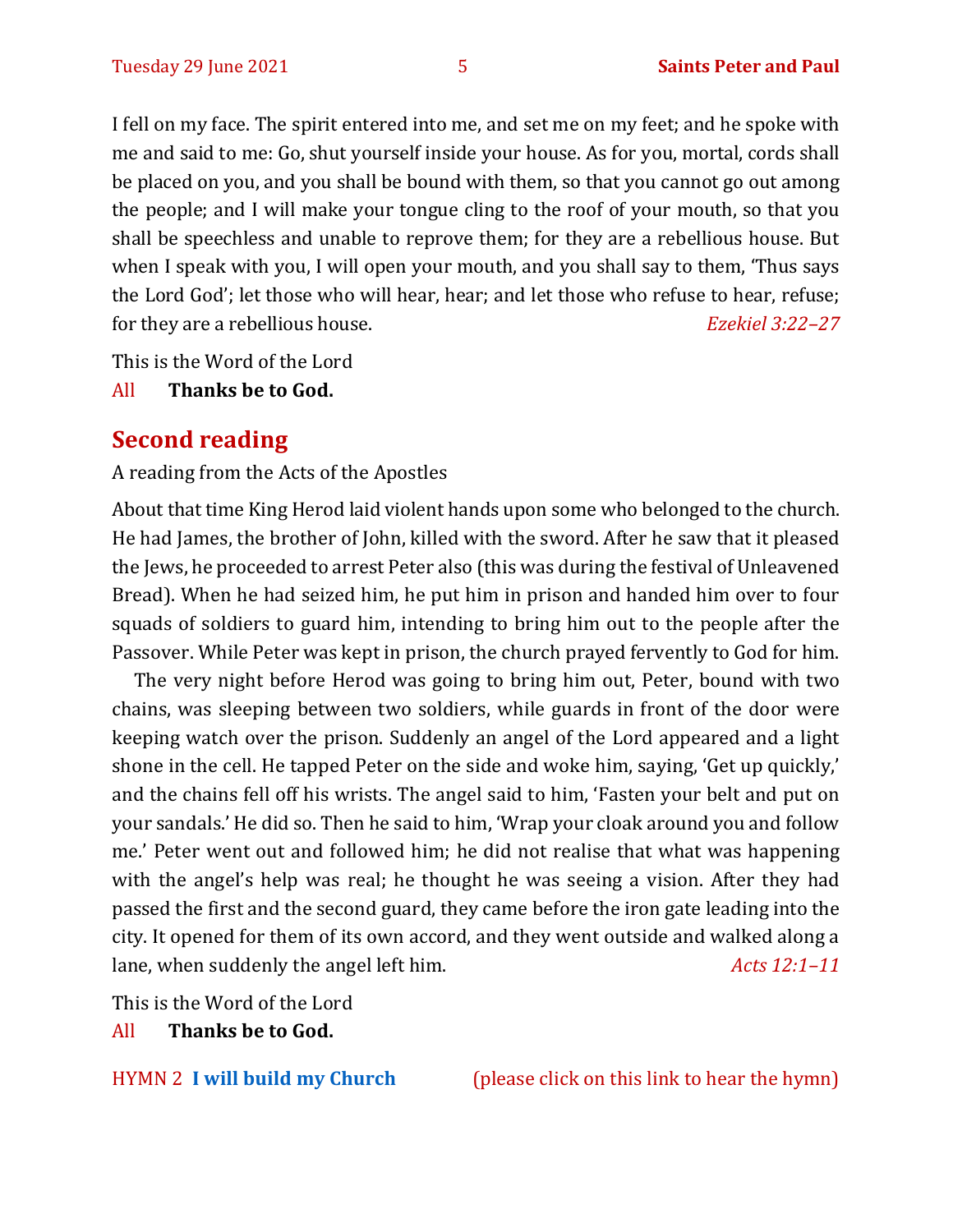# **Gospel reading**

Hear the Gospel of our Lord Jesus Christ according to Matthew

#### All **Glory to you O Lord.**

When Jesus came into the district of Caesarea Philippi, he asked his disciples, 'Who do people say that the Son of Man is?' And they said, 'Some say John the Baptist, but others Elijah, and still others Jeremiah or one of the prophets.' He said to them, 'But who do you say that I am?' Simon Peter answered, 'You are the Messiah, the Son of the living God.' And Jesus answered him, 'Blessèd are you, Simon son of Jonah! For flesh and blood has not revealed this to you, but my Father in heaven. And I tell you, you are Peter, and on this rock I will build my church, and the gates of Hades will not prevail against it.

'I will give you the keys of the kingdom of heaven, and whatever you bind on earth will be bound in heaven, and whatever you loose on earth will be loosed in heaven.' *Matthew 16:13–19*

This is the Gospel of the Lord

#### All **Praise to you O Christ.**

#### **Sermon**

The gospel passage begins with Jesus and his disciples in a 'Gentile' land. It is here that he asks his disciples about his true identity. Probably this is a quieter place far away from the crowds where he can prepare his disciples for what was to come. This is also away from the conflict with the Pharisees and Sadducees and the rejection from His own people. Or maybe this could be a nod to Jesus being for everyone including Gentiles and not just for the Jews.

Jesus asks his disciples who the people think he is. He already knows the answer to this question but still he voices to prepare for the important question to follow. In context, some people think Jesus is John the Baptist come back and even Herod believes he could come back. Others think he was Elijah, and most Jews did expect the great prophet to come back. Still others thought Jeremiah, one of the greater prophets of his time. Some thought he was one of the prophets. This shows that people thought highly of Jesus as they think he is one of the great prophets reincarnated. They are however missing the point as he is the Son of God. He is so much more than a just a mere prophet. He is the awaited long-awaited Messiah.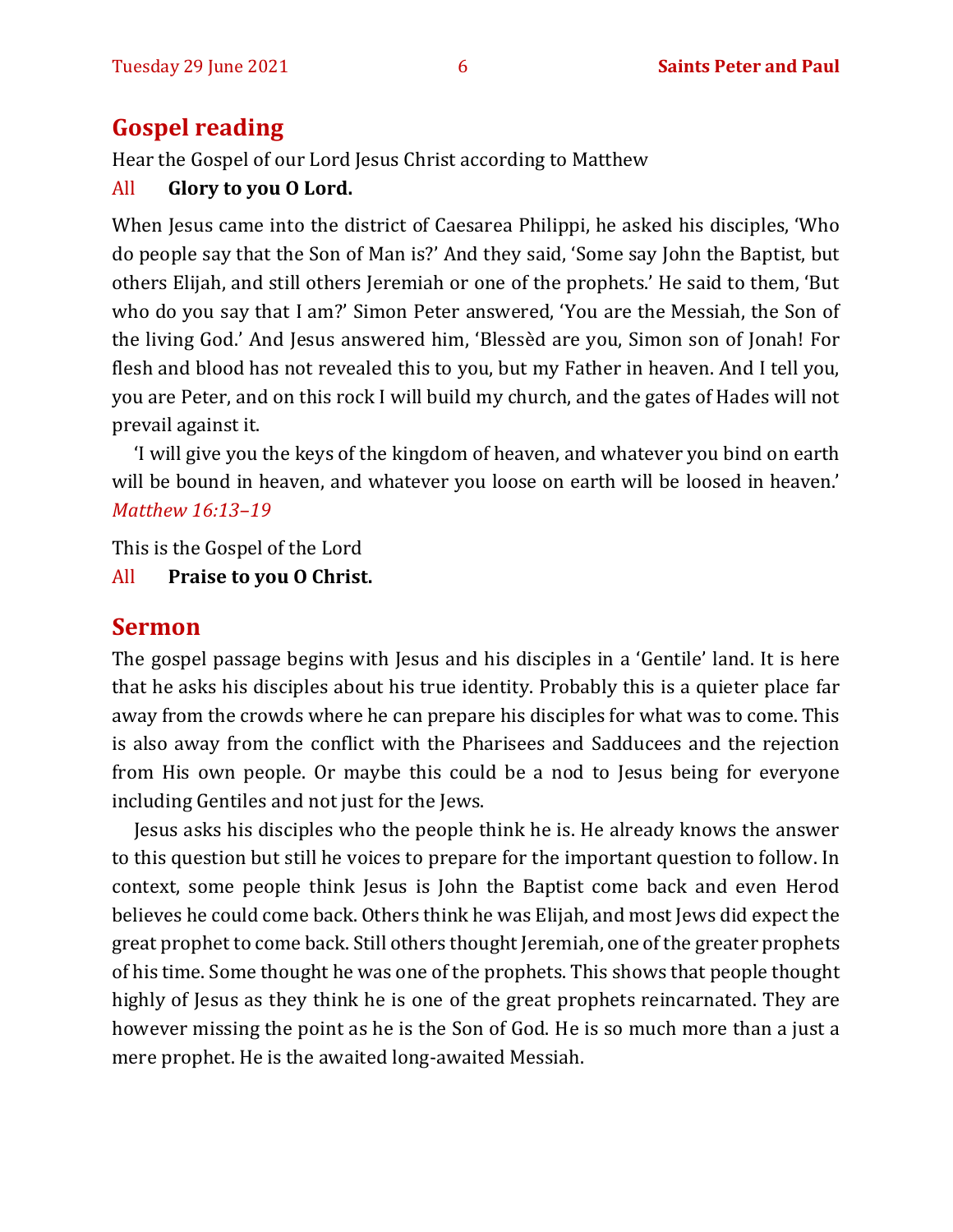The people held him in high esteem but probably misunderstood Him and His message. The disciples had been with Jesus the longest but even they sometimes misunderstood Him. Even now, I do not think we fully understand who Jesus is and do not fully understand the Father who sent Him. God's love and power is beyond our understanding, and we never fully understand these things. We do learn about God all the time as our faith grows and we grow in confidence in our Father. We are not expected to totally understand or be right about Jesus but to come to Him with open hearts and eager to learn and become more Christlike each day as we strive to be better Christians.

This question, however, was paving way for a more important one, 'But who do *you* say that I am?' To which Peter replied,' You are the Messiah, the Son of the living God.' Peter is the first person to acknowledge that Jesus is the Messiah that Israel had been waiting for a very long time. He is also saying that Jesus is the Saviour sent by God to deliver them. This, according to Jesus is a revelation from God, His Father. The Bible does say that no one can know the Son of Man until it is revealed to them. This is a very important point in time as Jesus would soon be preparing to go and die on the Cross. He needed the disciples to understand who He was and what His mission was. He also wanted to know that they were prepared for His impending death and be ready to carry on with the work he had started without Him.

Peter was rewarded with a blessing and Jesus called him 'Simon, Son of Jonah' the name by which his father would know him. He is mirroring Peter's acknowledgement of Jesus as the Son of Man. He then calls Him 'Peter', the Rock on which He would build His Church. This is a huge honour on Peter, who in no time would deny Jesus three times when he was needed the most soon after Jesus' arrest. Even though Jesus probably knew that Peter would deny Him, he still believed that Peter was the right candidate after He was gone. He is the same Peter who cut off the soldier's ear when they came to arrest Jesus. Even up to the end, he still did not understand that Jesus had to die on the cross and rise again on the third day.

This shows that God does not judge us the same way people judge and condemn each other. God does not look at our mistakes but our hearts and that we are willing to change. By acknowledging that Jesus was the Messiah Peter proved to have a new deeper appreciation of who Jesus was. Peter is later asked by Jesus if He loved Him, and Peter simply replied that Jesus already knew. This is still what Jesus wants from us, to love him and rest in his love. He wants us to be assured of God's love and to understand that He cares for us and will never abandon us.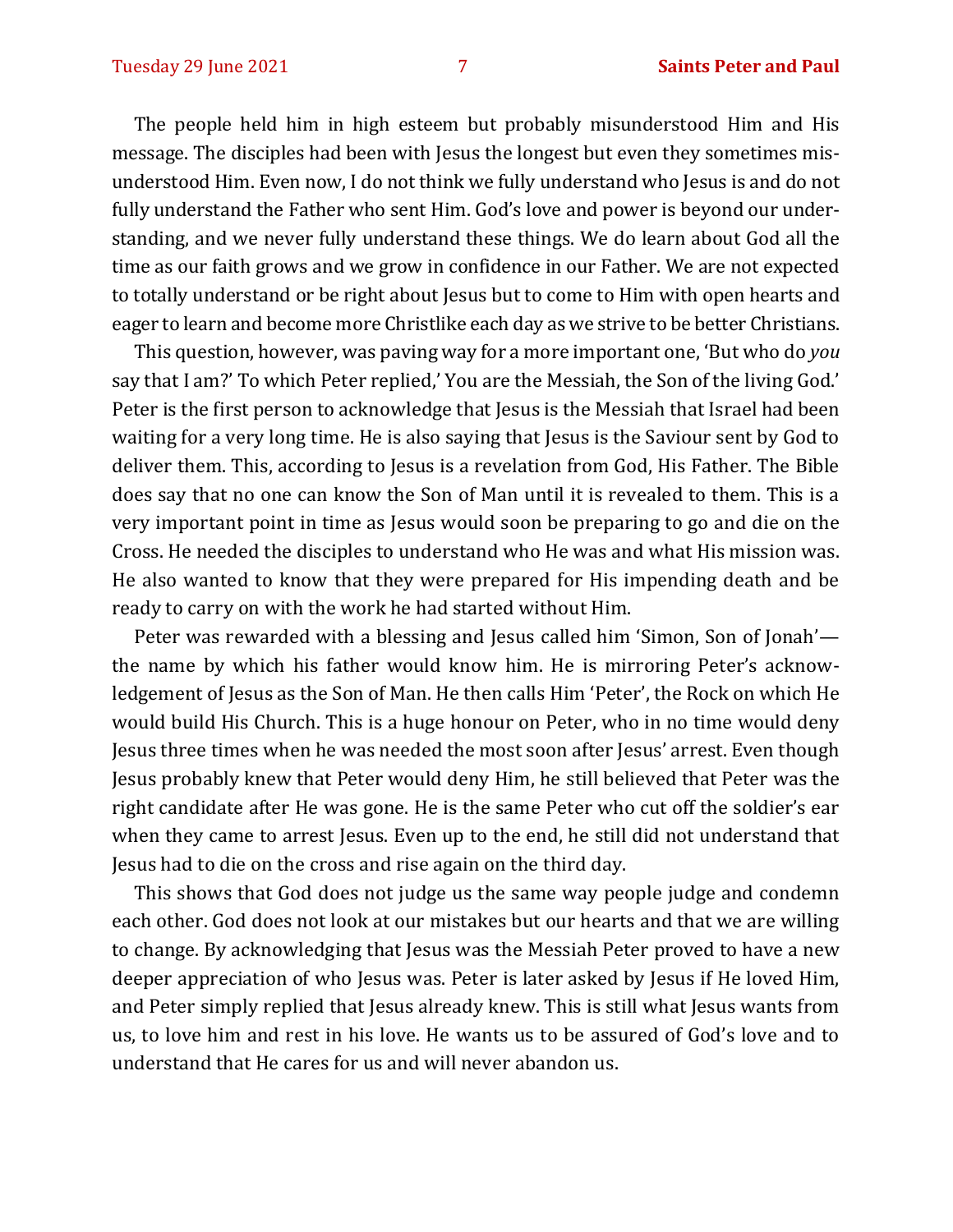The Church was built by Jesus himself and we are the body of Christ. We all have different roles within the Church to support each other as fellow Christians. He goes on to say that the gates of Hades will not prevail over it. No matter how evil forces arise against the Church, it will continue to stand right to the end. That is why it is so important that we love one another and elevate each other as He has loved us. It is through love that evil is conquered. Let us strive to be like Peter who loved Jesus whole heartedly and later fed the sheep as Jesus had commanded Him. Christianity is about a personal relationship with God that continues to deepen through fellowship and prayer. Everyday is a new beginning where we are forgiven and loved unconditionally by our Father. Let us strive to grow closer and closer to our Father loving one another with the love of Christ.

Who do you say HE is? Amen.

# **Prayers of intercession**

Brothers and sisters, as we thank God for Saint Peter and Saint Paul, let us pray that they may continue to inspire the Church in its mission and care, as we pray for the needs of the world.

We pray for all who lead the Church: that it may be built on those who are guided by the Holy Spirit. We pray that love will overcome the divisions in our Churches. Lord, hear us.

#### All **Lord, graciously hear us.**

For the nations and peoples of the world: that, as Peter and Paul overcame their differences, all peoples may put aside disagreements for the good of all mankind. Lord, hear us.

#### All **Lord, graciously hear us.**

For the sick and those who care for them: may they meet their sufferings with courage and with hope.

Lord, hear us.

#### All **Lord, graciously hear us.**

For those departed this life, may they come to share in the glory of heaven with Saints Peter and Paul.

Lord, hear us.

#### All **Lord, graciously hear us.**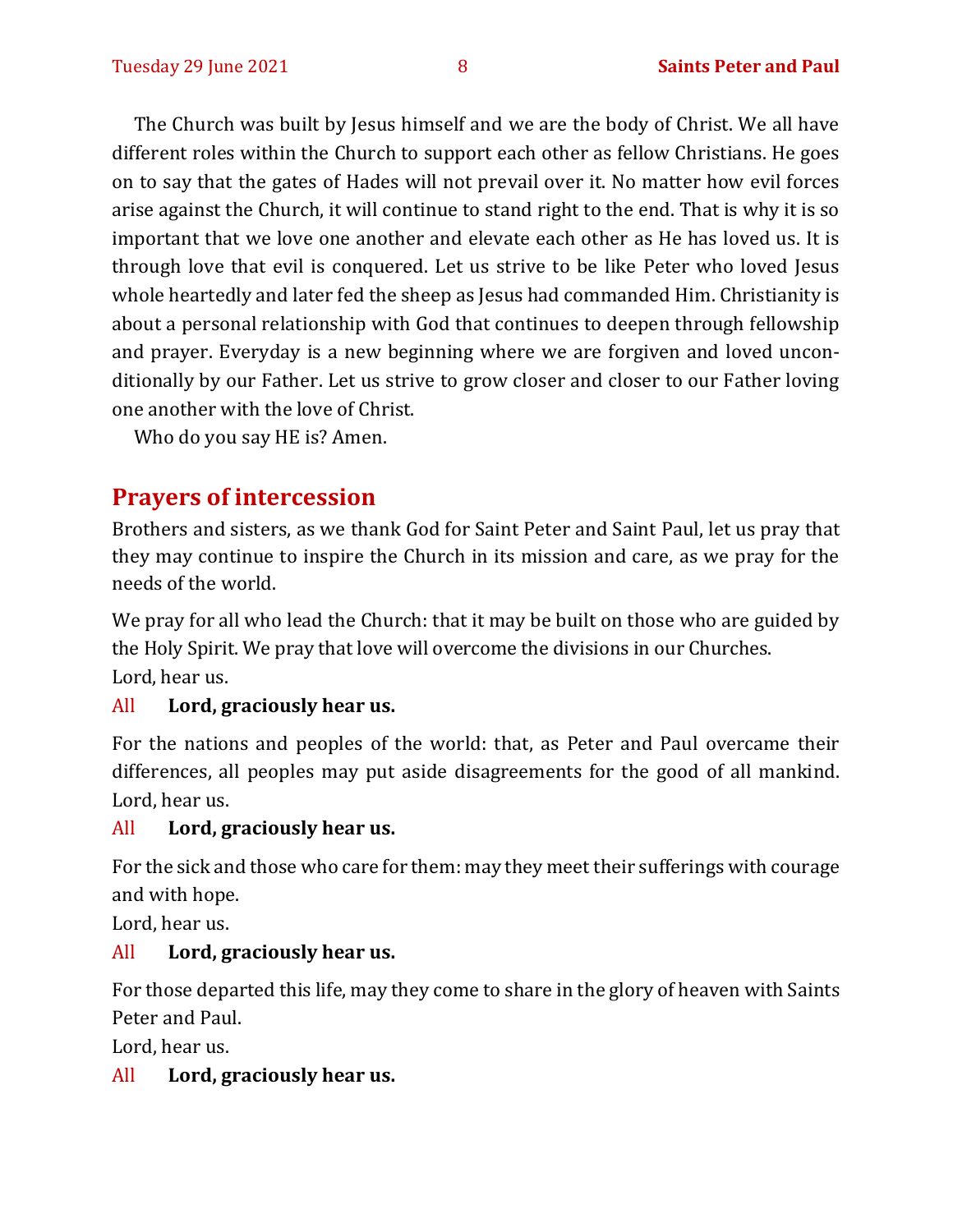Merciful Father,

All **accept these prayers for the sake of your Son, our Saviour Jesus Christ. Amen.**

# **The peace**

May the God of peace sanctify you: may he so strengthen your hearts in holiness that you may be blameless before him at the coming of our Lord Jesus with his saints.

The peace of the Lord be always with you:

All **And also with you.**

The liturgy of the Communion Service appears below

HYMN 3 **Lord, in this [thy mercy's day](https://www.youtube.com/watch?v=Q26PBpAdYxE)** (please click on this link to hear the hymn)

# The Dismissal

May Christ who makes saints of sinners, who has transformed those we remember today, raise and strengthen you that you may transform the world; and the blessing of God the Almighty: Father, Son, and Holy Spirit, be with you now and remain with you always. All **Amen** 

#### HYMN4 **[What wondrous love is this](https://www.youtube.com/watch?v=eBtaO_kGrBs)** (please click on this link to hear the hymn)

Go in peace to love and serve the Lord.

All **In the name of Christ. Amen.**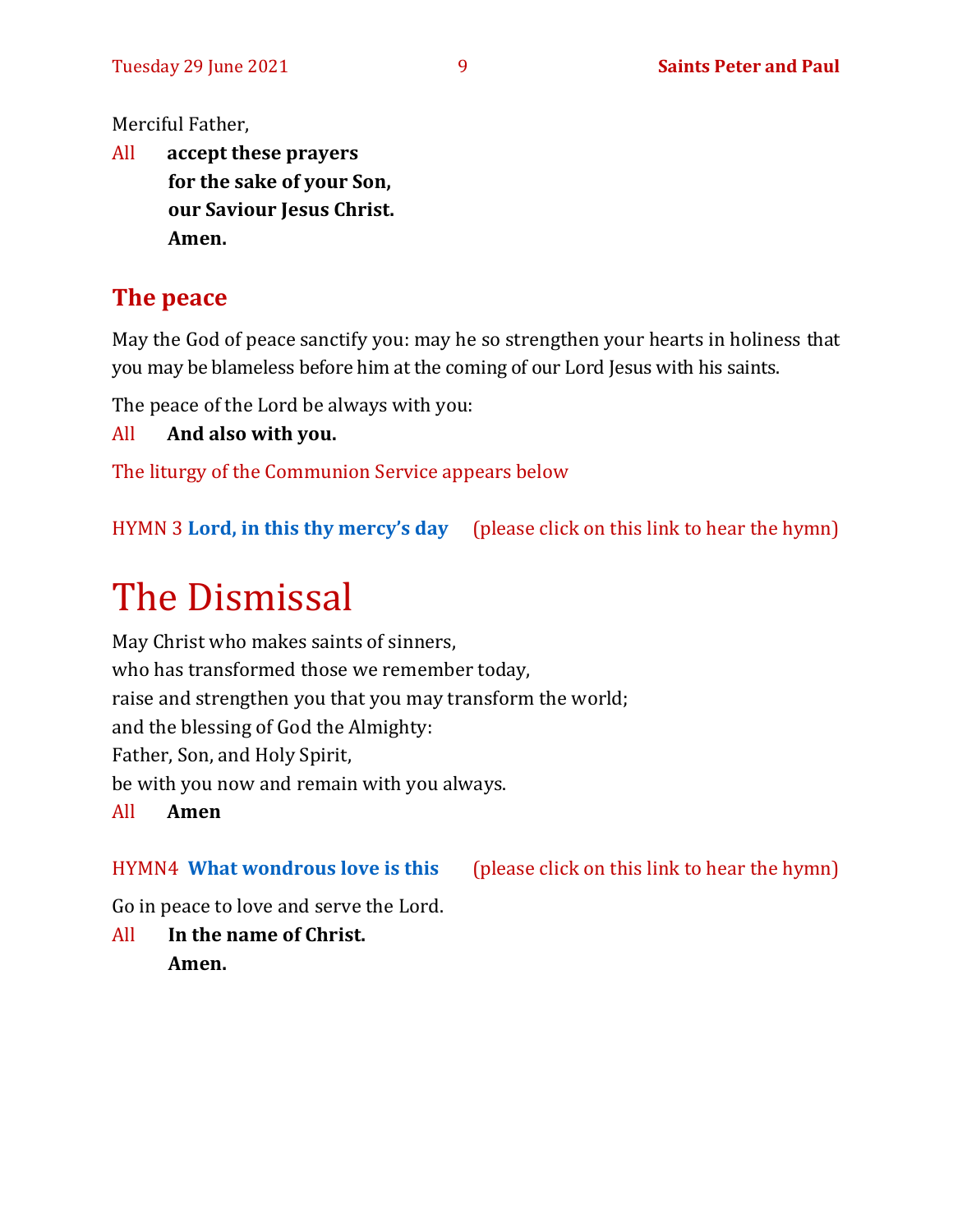# The Liturgy of the Sacrament

#### Eucharistic Prayer (prayer E)

The Lord be with you

#### All **and also with you.**

Lift up your hearts.

#### All **We lift them to the Lord.**

Let us give thanks to the Lord our God.

#### All **It is right to give thanks and praise.**

It is indeed right, our duty and our joy that we should always sing of your glory, holy Father, almighty and eternal God, through Jesus Christ your Son our Lord. For you are the hope of the nations, the builder of the city that is to come. Your love made visible in Jesus Christ brings home the lost, restores the sinner and gives dignity to the despised. In his face your light shines out, flooding lives with goodness and truth, gathering into one in your kingdom a divided and broken humanity. Therefore with all who can give voice in your creation we glorify your name, for ever praising you and saying,

All **Holy, holy, holy Lord, God of power and might, heaven and earth are full of your glory. Hosanna in the highest. Blessed is he who comes in the name of the Lord. Hosanna in the highest.**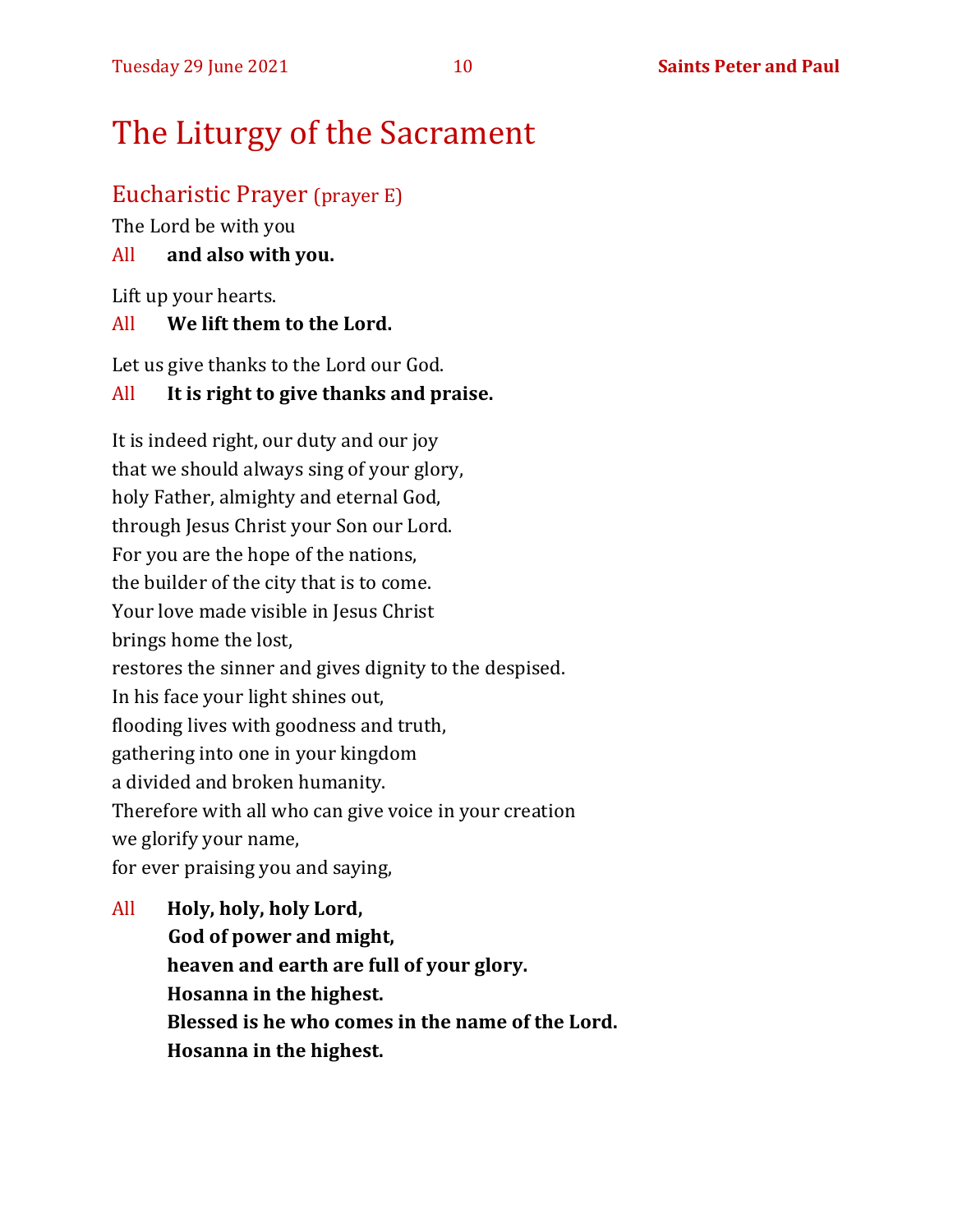We praise and bless you, loving Father, through Jesus Christ, our Lord; and as we obey his command, send your Holy Spirit, that broken bread and wine outpoured may be for us the body and blood of your dear Son.

On the night before he died he had supper with his friends and, taking bread, he praised you. He broke the bread, gave it to them and said: Take, eat; this is my body which is given for you; do this in remembrance of me.

When supper was ended he took the cup of wine. Again he praised you, gave it to them and said: Drink this, all of you; this is my blood of the new covenant, which is shed for you and for many for the forgiveness of sins. Do this, as often as you drink it, in remembrance of me.

So, Father, we remember all that Jesus did, in him we plead with confidence his sacrifice made once for all upon the cross.

Bringing before you the bread of life and cup of salvation, we proclaim his death and resurrection until he comes in glory.

Great is the mystery of faith:

All **Christ has died. Christ is risen. Christ will come again.**

Lord of all life, help us to work together for that day when your kingdom comes and justice and mercy will be seen in all the earth.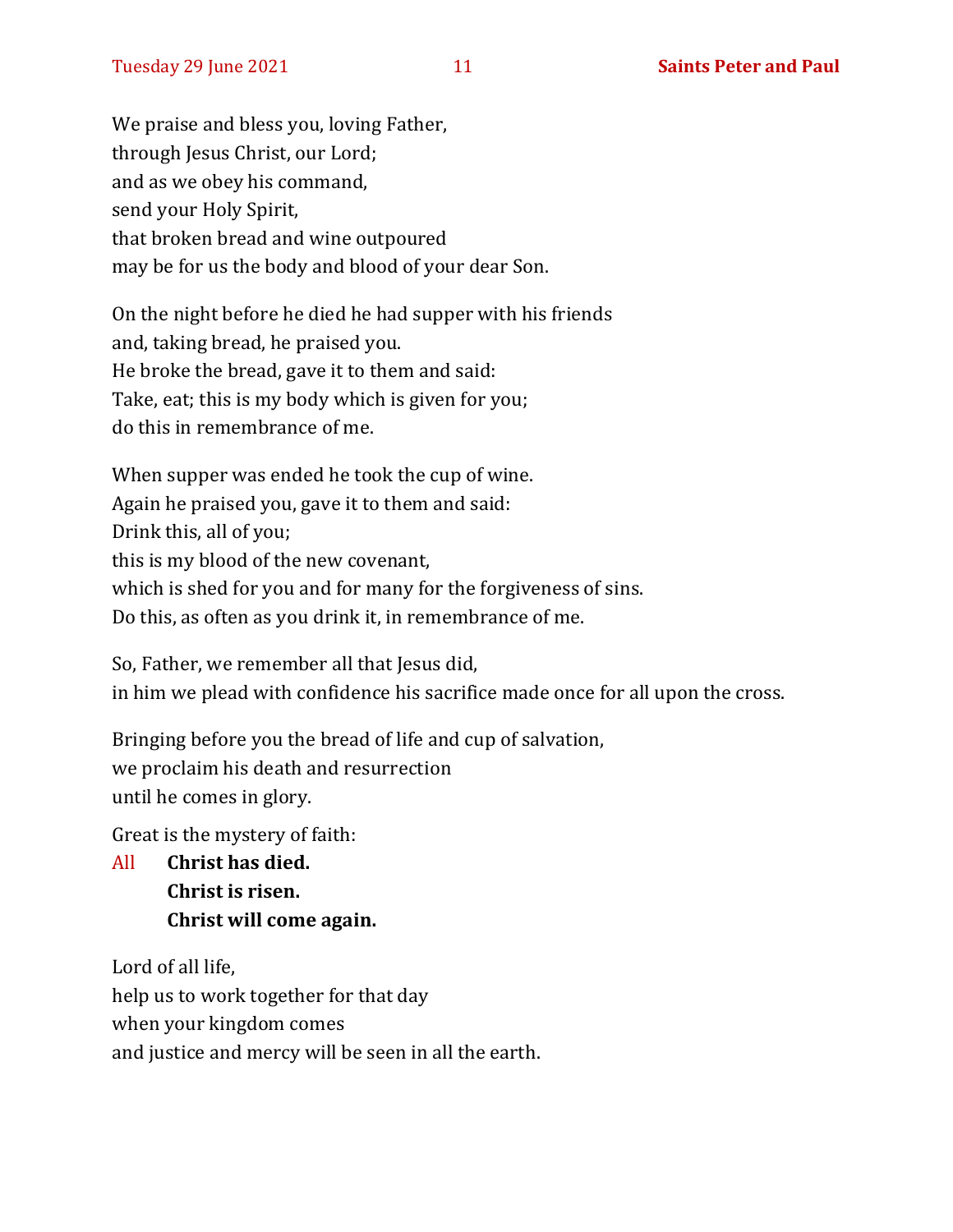Look with favour on your people, gather us in your loving arms and bring us with Peter, Paul and all the saints to feast at your table in heaven.

Through Christ, and with Christ, and in Christ, in the unity of the Holy Spirit, all honour and glory are yours, O loving Father, for ever and ever.

All **Amen.**

# The Lord's Prayer

As our Saviour taught us, so we pray

All **Our Father in heaven, hallowed be your name, your kingdom come, your will be done, on earth as in heaven. Give us today our daily bread. Forgive us our sins as we forgive those who sin against us. Lead us not into temptation but deliver us from evil. For the kingdom, the power, and the glory are yours now and for ever. Amen.**

# Breaking of the Bread

We break this bread to share in the body of Christ.

All **Though we are many, we are one body, because we all share in one bread.**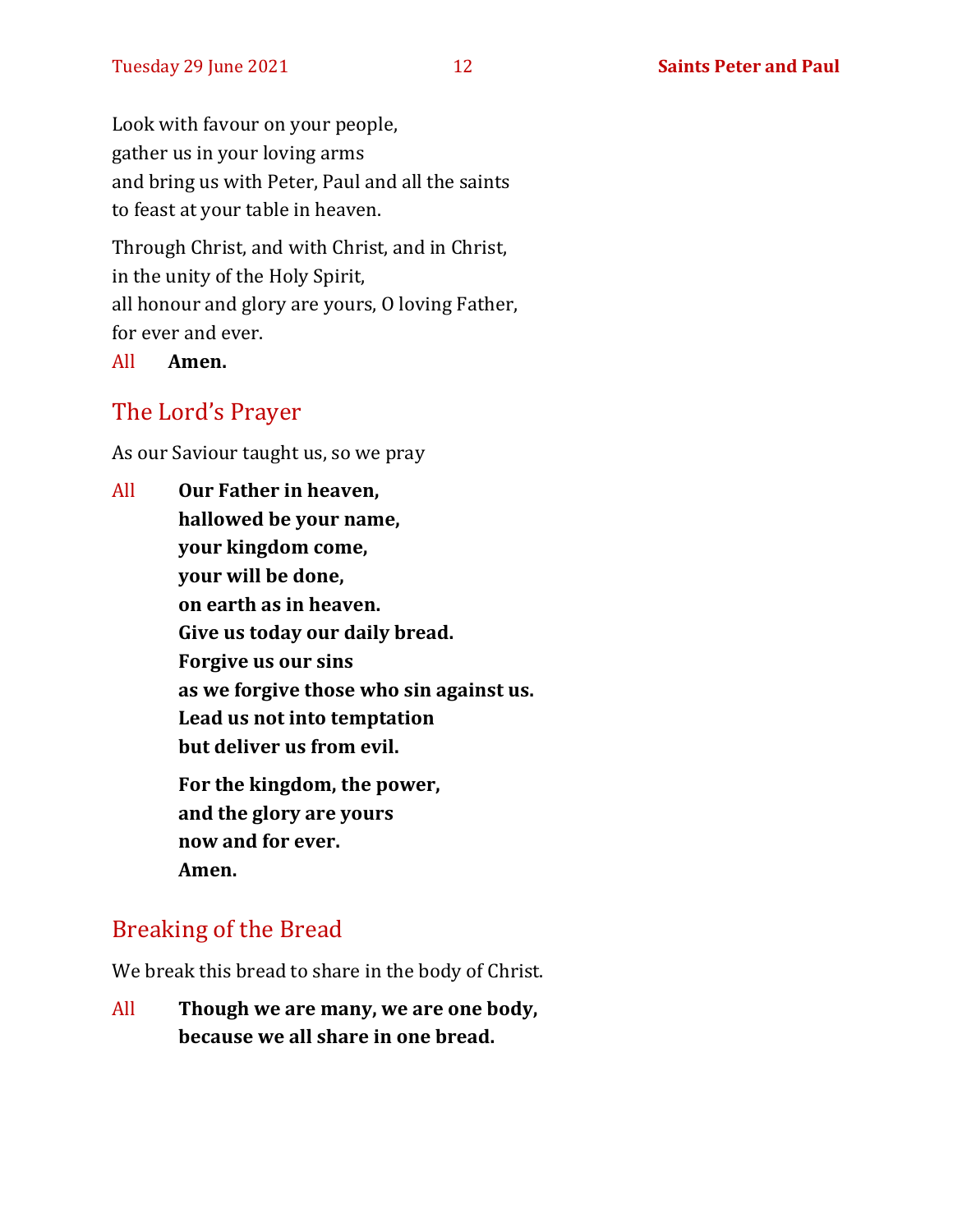All **Lamb of God,**

**you take away the sin of the world, have mercy on us. Lamb of God, you take away the sin of the world, have mercy on us.**

**Lamb of God, you take away the sin of the world, grant us peace.**

Draw near with faith. Receive the body of our Lord Jesus Christ which he gave for you, and his blood which he shed for you. Eat and drink in remembrance that he died for you, and feed on him in your hearts by faith with thanksgiving.

# All **We do not presume to come to this your table, merciful Lord, trusting in our own righteousness, but in your manifold and great mercies. We are not worthy so much as to gather up the crumbs under your table. But you are the same Lord whose nature is always to have mercy. Grant us therefore, gracious Lord, so to eat the flesh of your dear Son Jesus Christ and to drink his blood, that our sinful bodies may be made clean by his body and our souls washed through his most precious blood, and that we may evermore dwell in him, and he in us. Amen.**